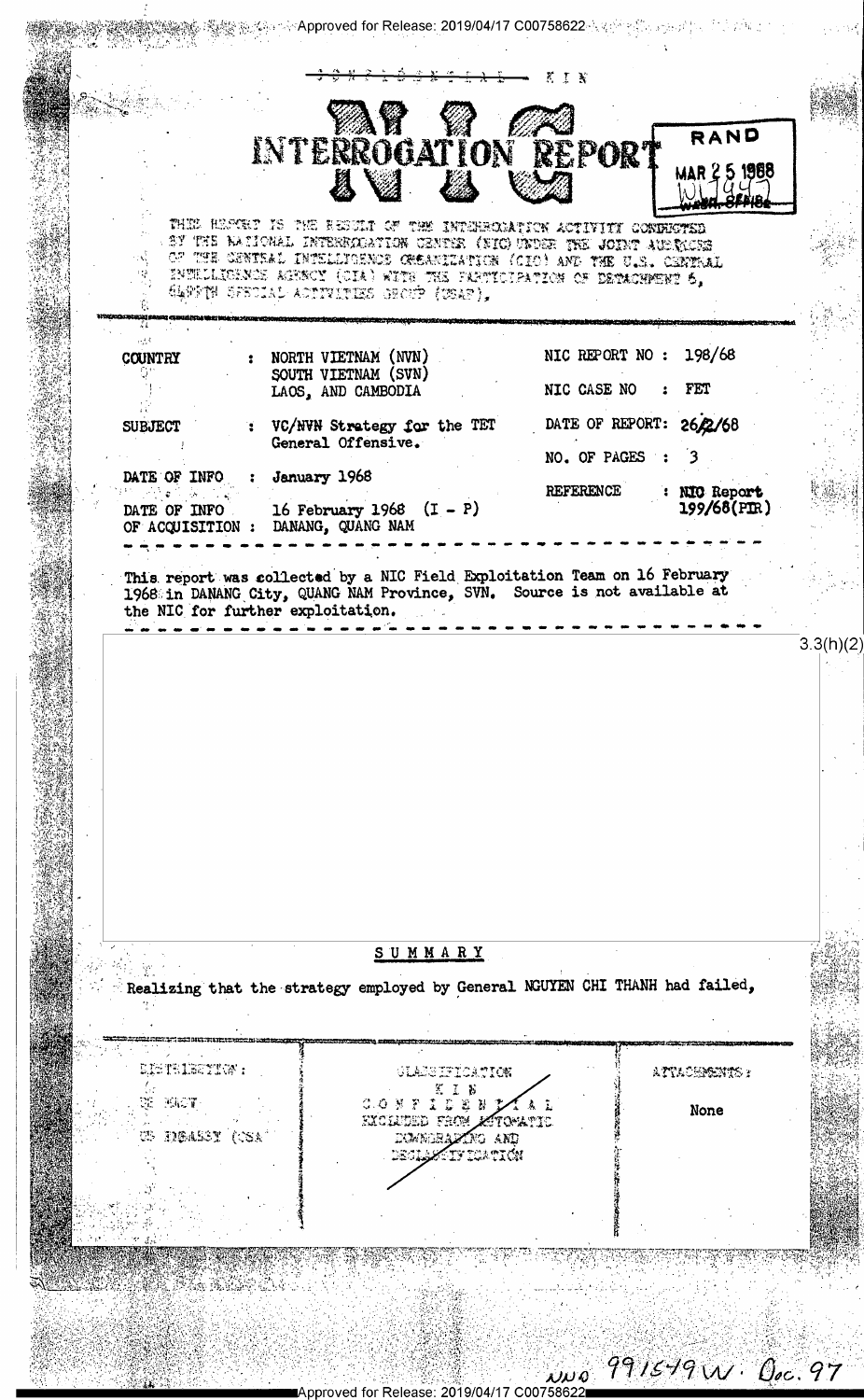NIC REPORT NO: 198/68

<del>0 N F</del> <del>I D E N T I A L</del>

KIN

Page 2

General THANH was recalled to NVN and a new strategy was formulated. Factors considered in planning this new strategy were the loose coordination between Allied forces and GVN forces and the use of GVN troops in the rural reconstruction program. The strategy would limit attacks on rural areas and the holding of such areas by the VC. A general offensive would be launched against the cities to force the GVN forces to withdraw from the rural areas, leaving these areas to the VC. If the city offensive failed, the VC would retreat and surround the cities to exhaust the economy of SVN. U.S. forces would be decoyed into the KHE SANH area. Simultaneously with a demand for a coalition government in SVN, NVN would launch an offensive in either the KONTUM-PLEIKU or SAIGON areas.

1. During 1967 the VC acted as though they were weakening in order to mislead the GVN/Allies. In reality, men and weapons were moved into SVN in a considerable quantity during 1967. The VC predicted that in the summer of 1968 the U.S. would increase its strength in SVN, and wanted to increase their own strength first. The VC also planned to put full pressure on the U.S. during 1968 because of the U.S. presidential elections.

General NGUYEN CHI THANH had been recalled to NVN because of the failure of his strategy. General THANH was later reported as having died in NVN. HO PHUOC quoted General VO NGUYEN GIAP as saying that "The SVN battlefield must be re-considered, because General THANH had made a mistake in applying the strategy of occupying rural areas, establishing organizations in these areas, and trying to hold these liberated areas. This strategy resulted in our troops being eliminated by GVN troops and B-52 bombers". In addition, delegations from Communist China, North Korea and Cuba had visited the SVN battlefield, and upon returning to NVN had reported unfavorably on the situation there.

 $2.1$ 

General GIAP had also said, "Prior to negotiations, there must be an acid test". In planning the new strategy for SVN, the following factors were considered:

The coordination between Allied and GVN troops was loose. Allied troops only tried to protect their bases. The KOREAN actions of wanton killing caused the people to lose confidence in the allied troops.

GVN troops were employed scatteredly in the rural reconstruction. program, and could therefore be easily separated and destroyed. The U.S. would not employ infantry troops to reinforce the GVN troops but would only provide air and artillery support.

Based on the above factors and General THANH's failure, the following three phase strategy was set up:

Attacks on, and the protection of rural areas, would be limited. PHASE 1: At an opportune time, a general offensive against the cities of SVN would<br>be made. Only one half of the forces would be committed, and then only using local combat experienced units, except in important cities like SAIGON and HUE. The general offensive would cause the GVN troops to pull back to protect the cities, leaving the rural areas to the liberation troops. In this way the VC planned to achieve a complete victory in the rural areas without the necessity of fighting in these areas.

<del>ONFIDENTIAL</del>

 $3.3(h)(2)$